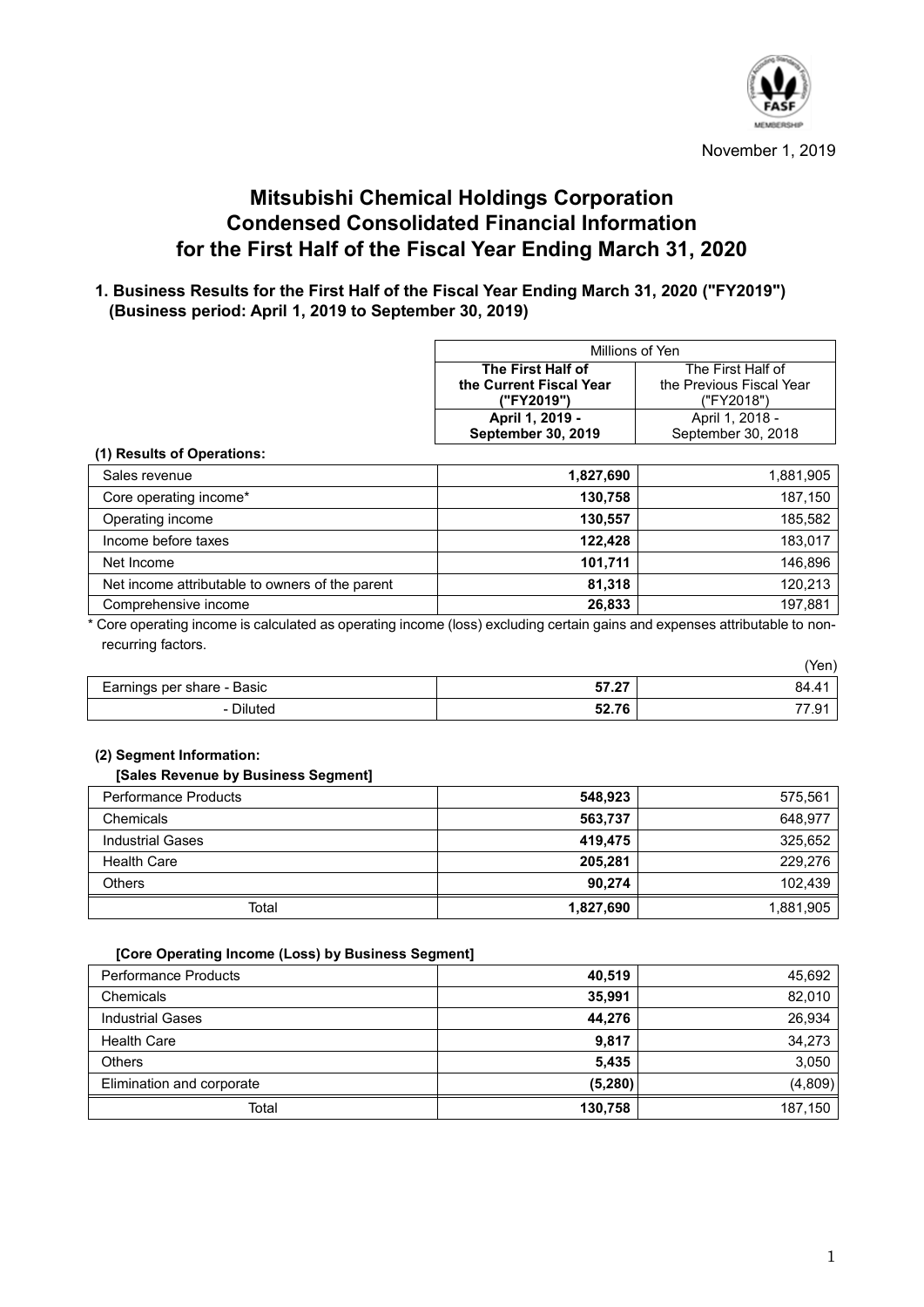|                                                                             | Millions of Yen          |                      |
|-----------------------------------------------------------------------------|--------------------------|----------------------|
|                                                                             | As of September 30, 2019 | As of March 31, 2019 |
| (3) Financial Position:                                                     |                          |                      |
| Total assets                                                                | 5,338,791                | 5,572,508            |
| Total equity                                                                | 2,014,058                | 2.025.854            |
| Equity attributable to owners of the parent                                 | 1,380,067                | 1,377,947            |
| Ratio of equity attributable to owners of the parent<br>to total assets (%) | 25.8                     | 24.7                 |

| Millions of Yen                                     |                   |  |  |
|-----------------------------------------------------|-------------------|--|--|
| The First Half of                                   | The First Half of |  |  |
| the Previous Fiscal Year<br>the Current Fiscal Year |                   |  |  |
| ("FY2019")<br>("FY2018")                            |                   |  |  |
| April 1, 2019 -                                     | April 1, 2018 -   |  |  |
| September 30, 2019<br>September 30, 2018            |                   |  |  |

### **(4) Cash Flows:**

| Net cash provided by (used in) operating activities | 251.187    | 221,456    |
|-----------------------------------------------------|------------|------------|
| Net cash provided by (used in) investing activities | (105,715)  | (114, 815) |
| Net cash provided by (used in) financing activities | (220, 997) | (124, 449) |
| Cash and cash equivalents at the end of the period  | 234.210    | 263,108    |

#### **Note:**

Mitsubishi Chemical Holdings Corporation has classified the businesses of LSI Medience Corporation (LSIM) and its subsidiaries and affiliate as discontinued operations, based on the exchange all of its shares in LSIM. Therefore, sales revenue, core operating income, operating income and income before taxes in the consolidated financial results of the first half of the previous fiscal year and the current fiscal year encompass continuing operations and exclude discontinued operations.

## **2. Forecast for the Current Fiscal Year**

|                                                 | Millions of Yen                   |  |
|-------------------------------------------------|-----------------------------------|--|
|                                                 | FY2019                            |  |
|                                                 | April 1, 2019 -<br>March 31, 2020 |  |
| Sales revenue                                   | 3,765,000                         |  |
| Core operating income                           | 250,000                           |  |
| Operating income                                | 241,000                           |  |
| Net income attributable to owners of the parent | 131,000                           |  |
|                                                 |                                   |  |
|                                                 | Yeni                              |  |

| Earnings per share - Basic |  |
|----------------------------|--|
|                            |  |

## **Note:**

The profit and loss forecast for fiscal 2019 has been revised to the above from those announced on May 14, 2019.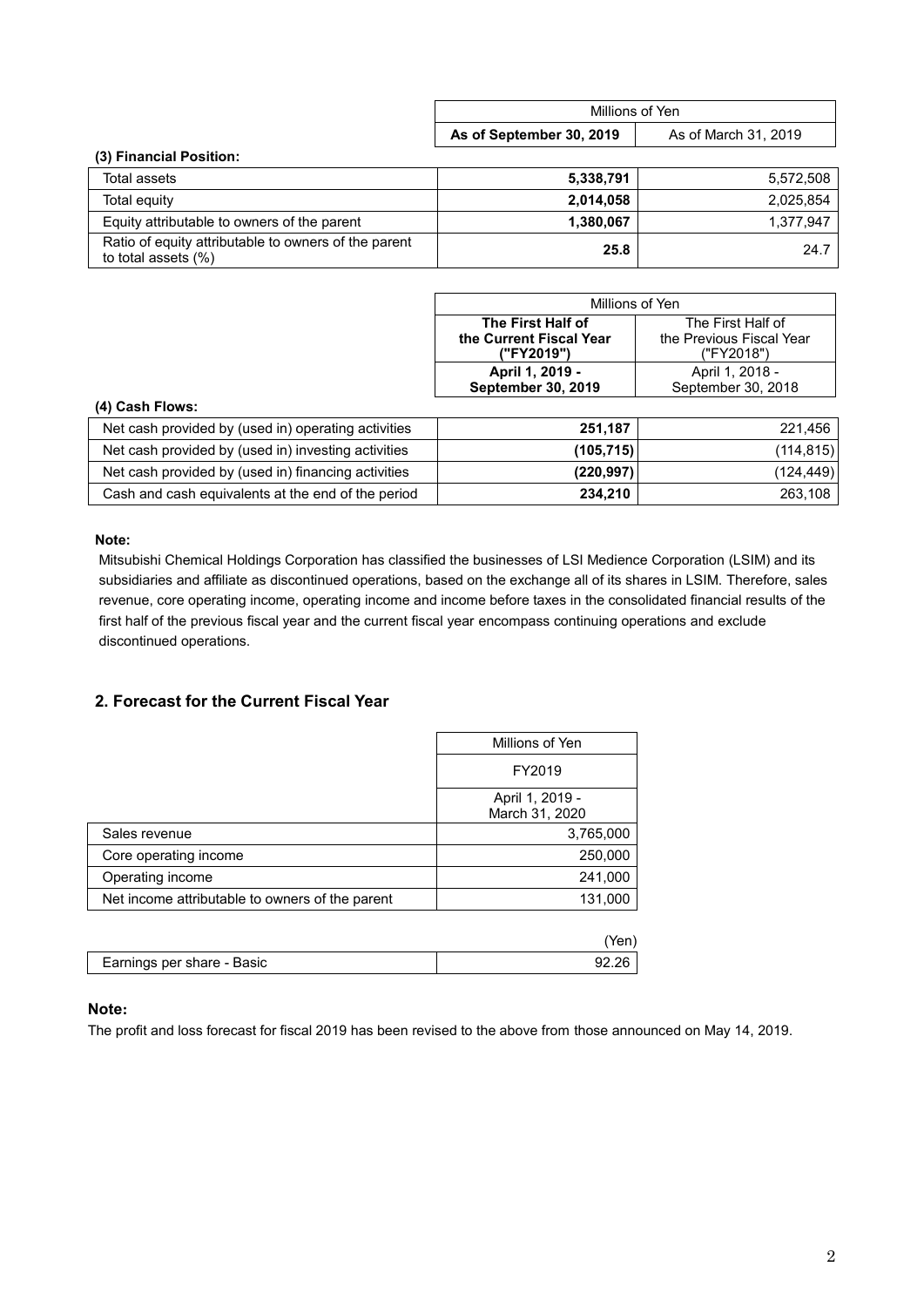# **3. Qualitative Information on Financial Results for the Term**

## **(1) Business Performance**

## **Performance Overview**

During the first half of fiscal 2019 (April 1 through September 30, 2019), the business outlook remained uncertain for the Mitsubishi Chemical Holdings Group. This was notably in terms of supply and demand easing for some products, centered on semiconductor and automotive applications, amid concerns about U.S.-China trade friction.

It was against this backdrop that sales revenue for the term decreased ¥ 54.2 billion, or 2.9%, to ¥1,827.7 billion. Core operating income dropped ¥56.4 billion, or 30.1%, to ¥130.8 billion. Operating income declined ¥55.0 billion, or 29.6%, to ¥130.6 billion. Income before taxes was down ¥60.6 billion, or 33.1%, to ¥122.4 billion. Net income attributable to owners of the parent fell ¥38.9 billion, or 32.4%, to ¥81.3 billion.

In keeping with an exchange of all of its shares in LSI Medience Corporation, the Group classified the businesses of that consolidated subsidiary and its subsidiaries and affiliate as discontinued. In the first half of the year, the Group accordingly classified earnings related to those businesses as discontinued in comparison with the previous corresponding period.

#### **Overview of Business Segments**

The overview of financial results by business segment for the first half of fiscal 2019 is shown below. Gains or losses by segment are stated with core operating income which excludes gains or losses from non-recurring factors including losses incurred by business withdrawals, streamlining, and others.

*In the following sections, all comparisons are with the same period of the previous fiscal year unless stated otherwise.*

## **Performance Products Segment, Performance Products Domain**

Sales revenue decreased ¥26.7 billion, to ¥548.9 billion. Core operating income was down ¥5.2 billion, to ¥40.5 billion.

In functional products, sales revenue declined. This was despite higher sales volumes in some information, electronics, and display-related products and in environment and living solutions, and reflected lower sales volumes in high-performance engineering plastics and other products for advanced moldings and composites, owing to weakened demand, principally in semiconductor and automotive applications.

In performance chemicals, sales revenue decreased, reflecting a drop in market prices for phenolpolycarbonate chain materials in advanced polymers, which were favorable in the same period of the previous fiscal year, despite an increase in sales volumes due to the impact of the previous fiscal year's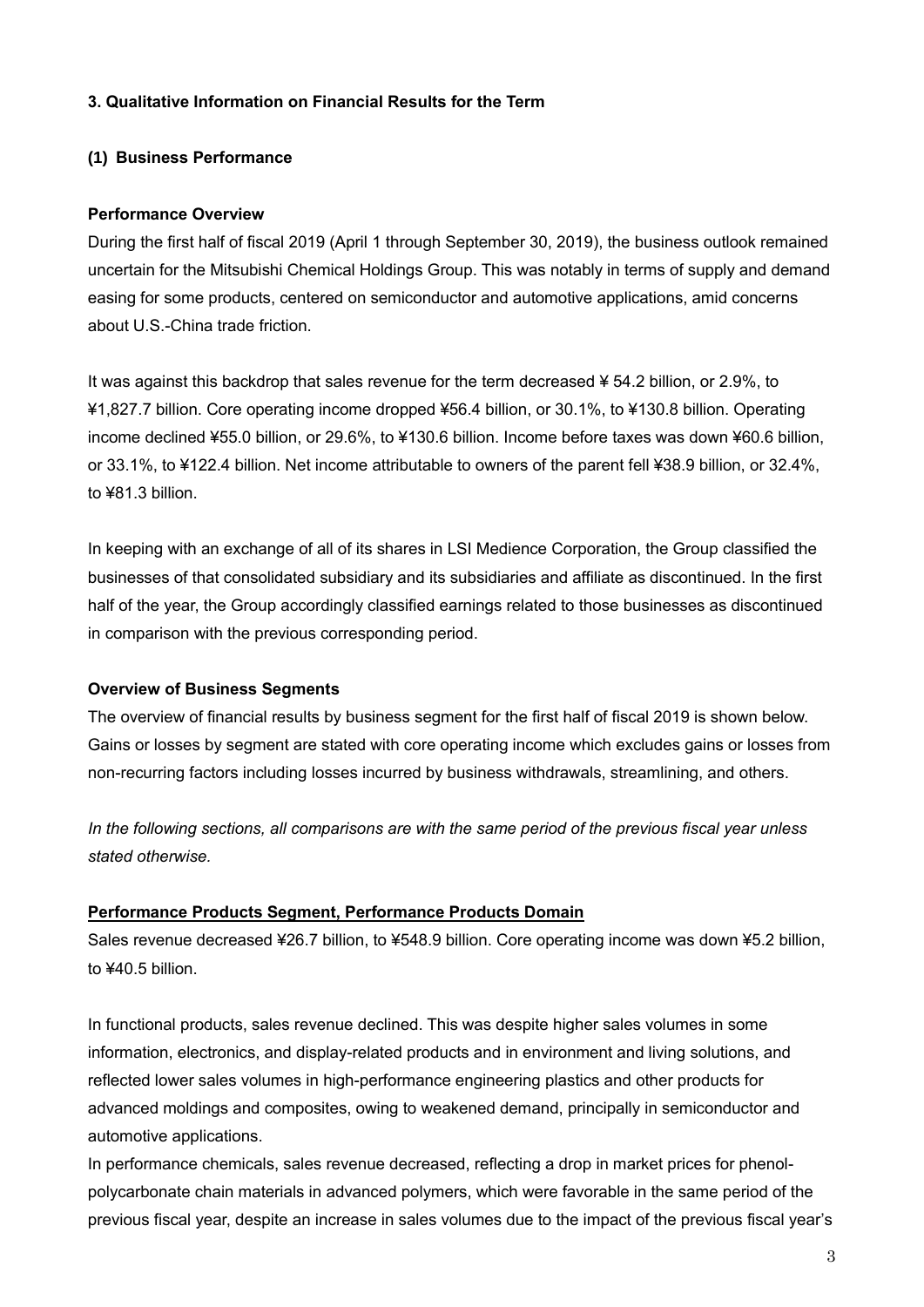scheduled maintenance and repairs at the above-mentioned production facilities being resolved.

Core operating income decreased primarily due to a drop in market prices for phenol-polycarbonate chain materials in advanced polymers.

Major initiatives in the Performance Products segment during the first half of fiscal 2019 included:

- Mitsubishi Chemical Corporation in April 2019 decided to increase the annual production capacity of *Soarnol* ethylene vinyl alcohol copolymer resin of consolidated subsidiary Noltex LLC by 3,000 metric tons, to 41,000 metric tons. This development, effective in mid-2020, is in response to rising global demand for food packaging materials.
- Mitsubishi Chemical Corporation in June 2019 agreed to transfer the storage media and other global businesses of the *Verbatim* brand of Mitsubishi Chemical Media Co., Ltd., and assets related to that consolidated subsidiary to CMC Magnetics Corporation. This accord was part of business portfolio reforms under the Mitsubishi Chemical Holdings Group's medium-term management plan.
- MC PET Film Indonesia, a consolidated subsidiary of Mitsubishi Chemical Corporation, in September 2019 decided to lift its polyester film production capacity. The move enables the company to cater to optical applications for displays and to growing demand for multilayer ceramic capacitors and other industrial offerings in response to the expanding use of automotive electronics and a rising number of 5G-compatible base stations. Once the upgrade is completed at the end of 2021, annual production capacity in Indonesia will increase from 20,000 metric tons to 45,000 metric tons.

# **Chemicals Segment, Industrial Materials Domain**

Sales revenue decreased ¥85.2 billion, to ¥563.7 billion. Core operating income was down ¥46.0 billion, to ¥36.0 billion.

In MMA, sales revenue declined amid weaker demand and a downturn in MMA monomer and other markets.

While sales volumes increased because of a smaller impact from scheduled maintenance and repairs at the ethylene production facility, prices declined owing mainly to lower raw materials costs and other factors.

In carbon products, sales revenue was down owing primarily to lower exported coke prices.

Core operating income decreased mainly attributable to the downturn in MMA monomer and other markets, despite higher sales volumes stemming from the lower impact of the scheduled maintenance and repairs in petrochemicals.

A major initiative in the Chemicals segment during the first half of fiscal 2019 included:

Japan Polypropylene Corporation, a consolidated subsidiary of Mitsubishi Chemical Corporation, in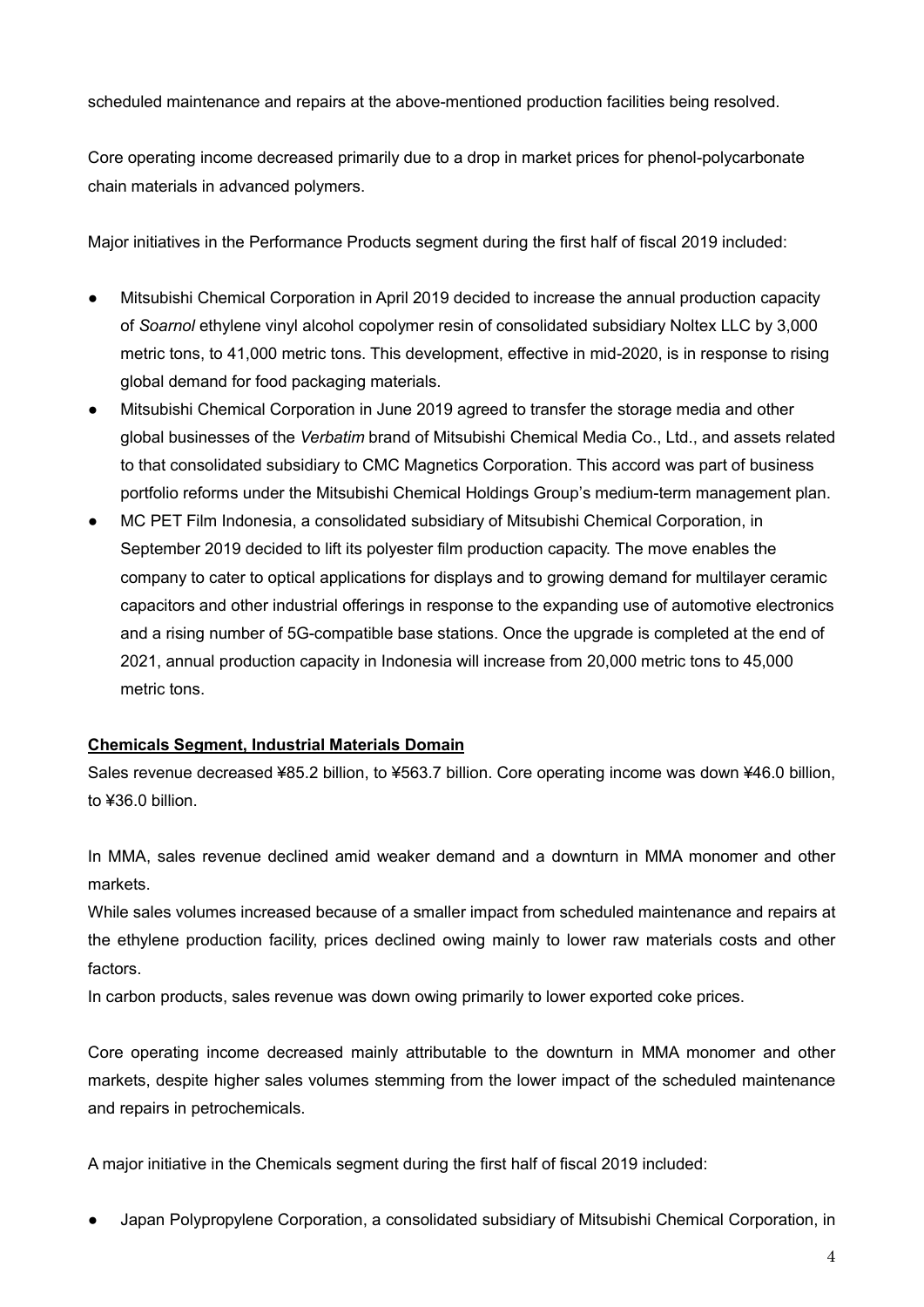July 2019 decided to halt production at one polypropylene line at its Kashima Plant, effective April 2020. This move is designed to reinforce the production infrastructure and rationalize amid the construction of a new polypropylene line at the Goi Plant as part of structural reforms to bolster profitability.

# **Industrial Gases Segment, Industrial Materials Domain**

Sales revenue rose ¥93.8 billion, to ¥419.5 billion. Core operating income was up ¥17.4 billion, to ¥44.3 billion.

In industrial gases, sales revenue and core operating income increased, due to including the performance of the European and U.S. businesses acquired in the second half of the previous fiscal year.

# **Health Care Segment, Health Care Domain**

Sales revenue declined ¥24.0 billion, to ¥205.3 billion. Core operating income was down ¥24.5 billion, to ¥9.8 billion.

In pharmaceuticals, sales revenue and core operating income decreased, primarily attributable to lower royalty revenues, despite higher sales volumes in mainly priority products in domestic ethical pharmaceuticals. With regard to royalty revenue from Novartis Pharma AG for *Gilenya*, a treatment agent for multiple sclerosis, a part of the revenue has not been recognized as sales revenue in accordance with IFRS 15 "Revenue from Contracts with Customers" due to the start of arbitration proceedings since February 2019. Due to the ongoing proceedings, sales revenue has not been recognized and decreased in the first half of the year under review.

Major initiatives in the Health Care segment during the first half of fiscal 2019 included:

- Life Science Institute, Inc. in August 2019 completed an exchange of shares with PHC Holdings Corporation (PHCHD) after obtaining competition low-related regulatory approval as part of a strategic capital partnership announced in May 2019. PHCHD thereby acquired all shares of LSI Medience Corporation. Life Science Institute obtained a 13.7% stake in PHCHD.
- Life Science Institute, Inc. in July 2019 started clinical trials with the Muse cell-based product CL2020 in patients with spinal cord injuries. Trials previously began for patients with acute myocardial infarction, ischemic stroke, and epidermolysis bullosa. Also in July 2019, cell processing center Tonomachi CPC was authorized to manufacture regenerative medicine products. Life Science Institute plans to apply for marketing approval in fiscal 2020.
- Mitsubishi Tanabe Pharma Corporation in July 2019 received approval from China's National Medical Products Administration for Ederavone (the U.S. brand name is *Radicava*) for a treatment for amyotrophic lateral sclerosis. The company previously obtained approval in Japan, Korea, the United States, Canada, and Switzerland.

## **Others**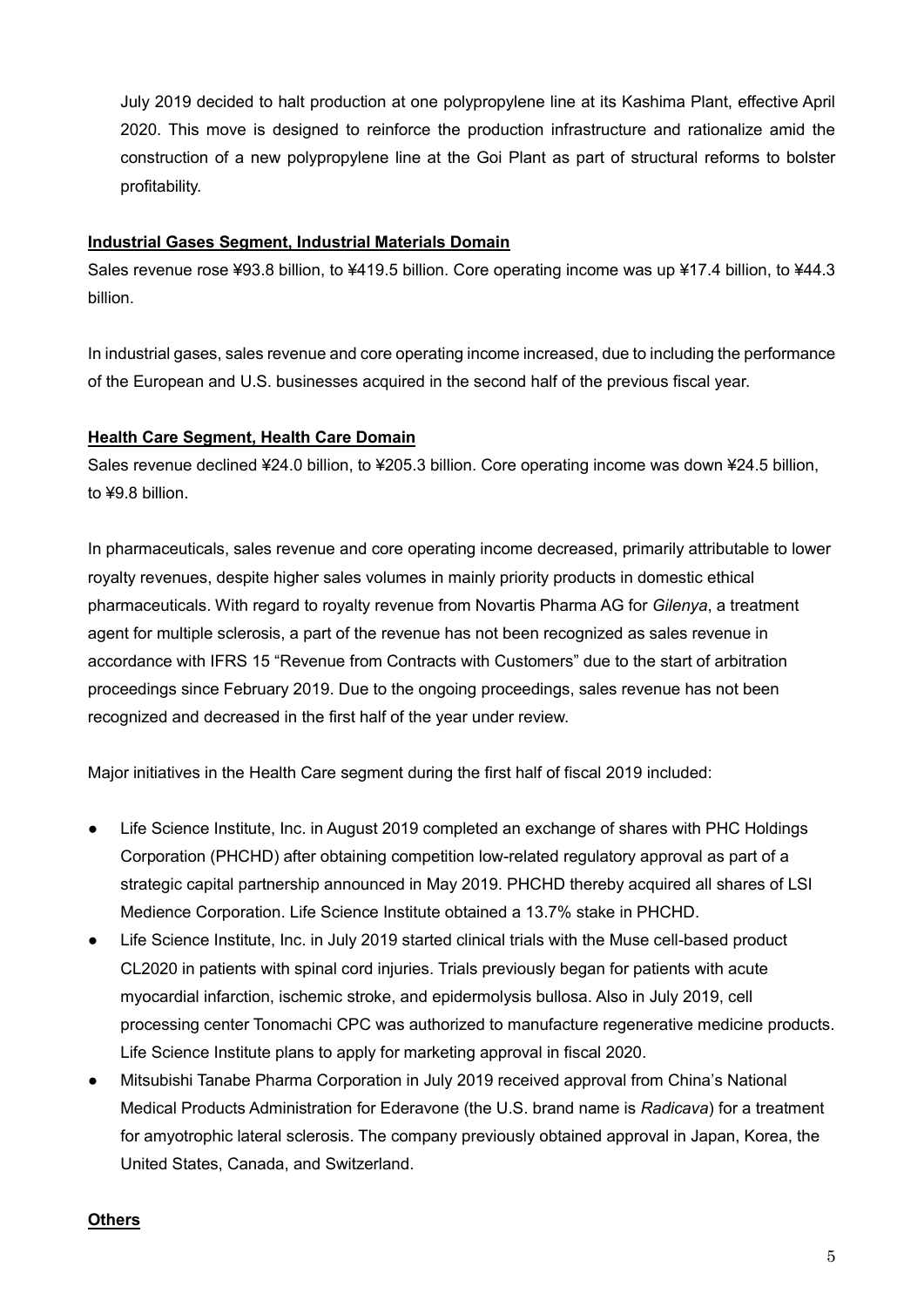Sales revenue decreased ¥12.1 billion, to ¥90.3 billion. Core operating income rose ¥2.3 billion, to ¥5.4 billion.

# **(2) Consolidated Financial Position**

Total assets at September 30, 2019, were ¥5,338.8 billion, down ¥233.7 billion from March 31, 2019. This decrease was despite an increase in tangible assets associated with the adoption of the IFRS 16 "Leases," and reflected a decline in trade receivables owing to the end of the previous fiscal year being a holiday and the decline in the assets of overseas consolidated subsidiaries in yen terms owing to the yen's appreciation.

# **(3) Explanation of Consolidated Financial Results Forecast and Other Forward-Looking Information**

In light of recent performance trends, Mitsubishi Chemical Holdings Corporation has revised the forecast that it announced on May 14, 2019 for the fiscal year ending March 31, 2020, as follows. Also, please refer to the Notice on Revision to Consolidated Financial Results Forecast for the Fiscal Year Ending March 31, 2020, issued today (November 1, 2019).

# **Revision to consolidated financial results forecast for fiscal 2019 (April 1, 2019 – March 31, 2020)**

| onii. Dilliono of yori, urlioss olitorwise holegy    |                  |                             |                     |               |                                                          |                                |
|------------------------------------------------------|------------------|-----------------------------|---------------------|---------------|----------------------------------------------------------|--------------------------------|
|                                                      | Sales<br>revenue | Core<br>operating<br>income | Operating<br>income | Net<br>income | Net income<br>attributable to<br>owners of the<br>parent | Earnings<br>per share<br>(Yen) |
| Previous forecast (A)<br>(announced on May 14, 2019) | 4,080.0          | 300.0                       | 300.0               | 213.0         | 168.0                                                    | 118.32                         |
| Revised forecast (B)                                 | 3,765.0          | 250.0                       | 241.0               | 170.0         | 131.0                                                    | 92.26                          |
| Difference $(B-A)$                                   | (315.0)          | (50.0)                      | (59.0)              | (43.0)        | (37.0)                                                   |                                |
| Difference (%)                                       | (7.7)            | (16.7)                      | (19.7)              | (20.2)        | (22.0)                                                   |                                |
| Reference:<br>Results for fiscal 2018                | 3,840.3          | 314.1                       | 294.8               | 216.7         | 169.5                                                    | 119.22                         |

(Unit: Billions of yen; unless otherwise noted)

Notes:

Net income before taxes: ¥278.0 billion (previous forecast); ¥221.0 billion (revised forecast)

 Core operating income is calculated as operating income (loss) excluding certain gains and expenses attributable to nonrecurring factors.

 Sales revenue, core operating income, operating income, and income before taxes encompass continuing operations and exclude discontinued operations.

Sales revenue is projected to be lower than the previous forecast mainly because of lower prices from a drop in raw materials costs.

Profits are projected to be below the previous forecast owing to such factors as market conditions being weaker than initially projected for MMA, phenol-polycarbonate chain materials, and other products and sluggish demand, particularly for semiconductor and automotive applications.

#### **Forward-Looking Statements**

The forward-looking statements are based largely on the Company's expectations and information available as of the date hereof, and are subject to risks and uncertainties which may be beyond the Company's control. Actual results could differ materially due to numerous factors, including, without limitation, market conditions, and the effect of industry competition. The Company's expectations for the forward-looking statements are described on pages [2] and [6] hereof.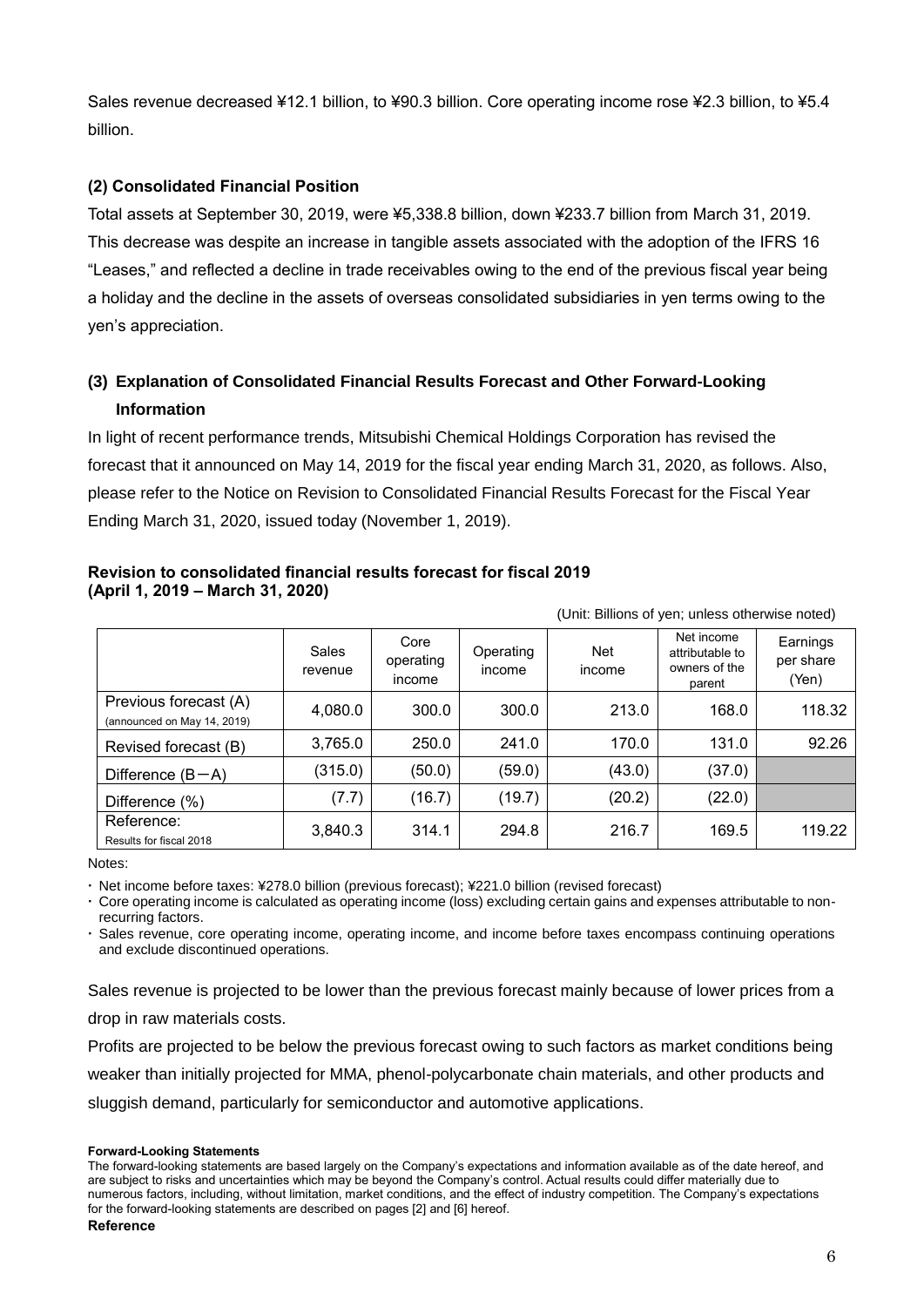# **(1) Condensed Consolidated Statement of Profit or Loss**

Six months ended September 30, 2018 and 2019

|                                                  |                                           | (Millions of yen)                         |
|--------------------------------------------------|-------------------------------------------|-------------------------------------------|
|                                                  | Six months<br>ended September 30,<br>2018 | Six months<br>ended September 30,<br>2019 |
| <b>Continuing operations</b>                     |                                           |                                           |
| Sales revenue                                    | 1,881,905                                 | 1,827,690                                 |
| Cost of sales                                    | (1,340,757)                               | (1, 311, 322)                             |
| Gross profit                                     | 541,148                                   | 516,368                                   |
| Selling, general and administrative expenses     | (368, 269)                                | (396, 333)                                |
| Other operating income                           | 6,506                                     | 12,750                                    |
| Other operating expenses                         | (10, 875)                                 | (10, 321)                                 |
| Share of profit of associates and joint ventures | 17,072                                    | 8,093                                     |
| Operating income                                 | 185,582                                   | 130,557                                   |
| <b>Financial income</b>                          | 6,734                                     | 5,383                                     |
| Financial expenses                               | (9, 299)                                  | (13, 512)                                 |
| Income before taxes                              | 183,017                                   | 122,428                                   |
| Income taxes                                     | (36, 945)                                 | (37, 609)                                 |
| Net income from continuing operations            | 146,072                                   | 84,819                                    |
| <b>Discontinued operations</b>                   |                                           |                                           |
| Net income from discontinued operations          | 824                                       | 16,892                                    |
| Net income                                       | 146,896                                   | 101,711                                   |
| Net income attributable to                       |                                           |                                           |
| Owners of the parent                             | 120,213                                   | 81,318                                    |
| Non-controlling interests                        | 26,683                                    | 20,393                                    |
| Net income                                       | 146,896                                   | 101,711                                   |
| <b>Earnings per share</b>                        |                                           |                                           |
| Basic (Yen)                                      |                                           |                                           |
| Continuing operations                            | 83.83                                     | 45.37                                     |
| Discontinued operations                          | 0.58                                      | 11.90                                     |
| Total                                            | 84.41                                     | 57.27                                     |
| Diluted (Yen)                                    |                                           |                                           |
| Continuing operations                            | 77.38                                     | 41.82                                     |
| Discontinued operations                          | 0.53                                      | 10.94                                     |
| Total                                            | 77.91                                     | 52.76                                     |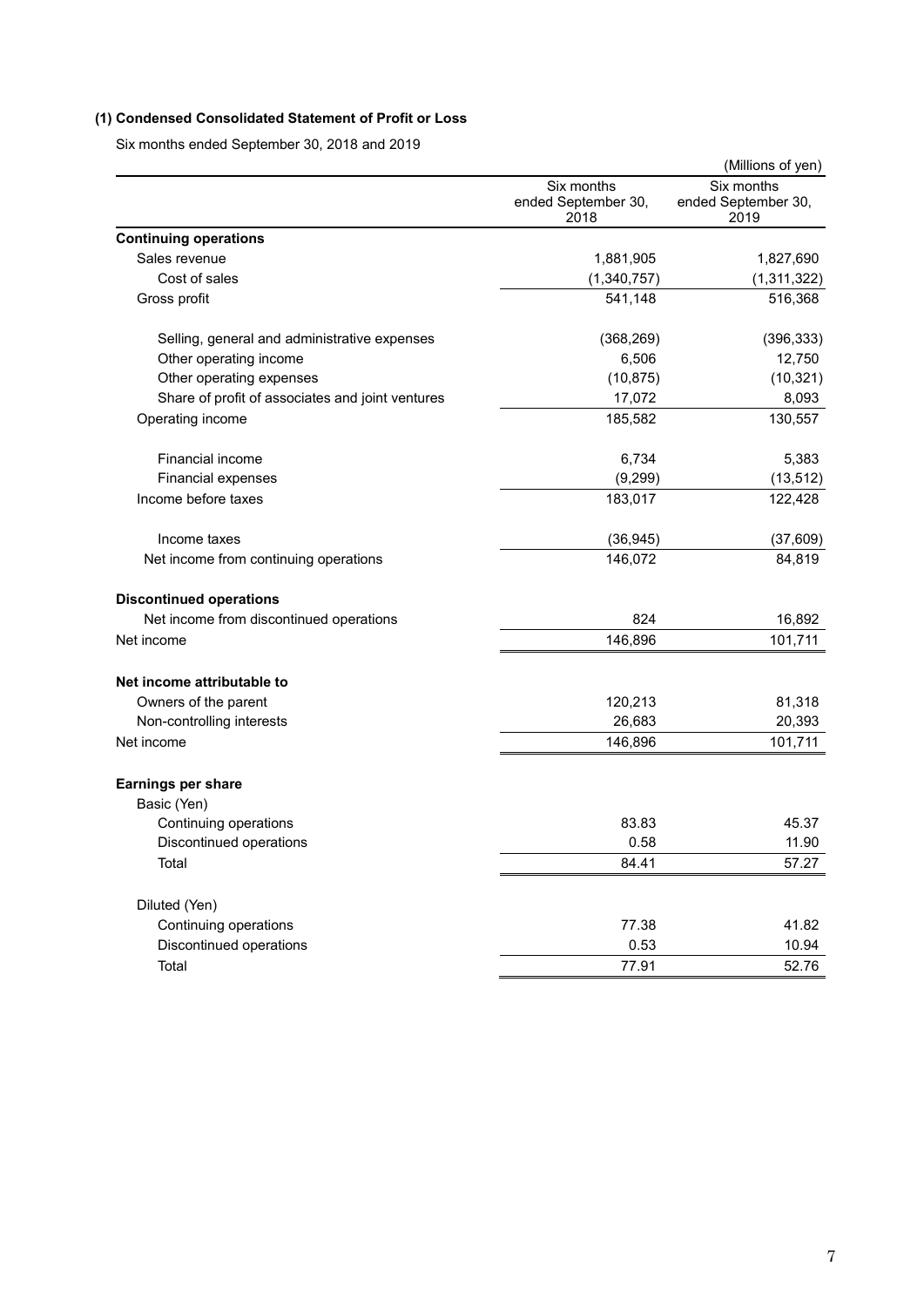# **(2) Condensed Consolidated Statement of Comprehensive Income**

Six months ended September 30, 2018 and 2019

|                                                                                                              |                                           | (Millions of yen)                         |
|--------------------------------------------------------------------------------------------------------------|-------------------------------------------|-------------------------------------------|
|                                                                                                              | Six months<br>ended September 30,<br>2018 | Six months<br>ended September 30,<br>2019 |
| Net income                                                                                                   | 146,896                                   | 101,711                                   |
| Other comprehensive income                                                                                   |                                           |                                           |
| Items that will not be reclassified to profit or loss                                                        |                                           |                                           |
| Net gain (loss) on revaluation of financial assets<br>measured at fair value                                 | 8,591                                     | (8, 124)                                  |
| Remeasurements of defined benefit pensions plans                                                             | 8,087                                     | 1,603                                     |
| Share of other comprehensive income(loss)<br>of associates and joint ventures for using<br>the equity method | 129                                       | (52)                                      |
| Total items that will not be reclassified to profit or loss                                                  | 16,807                                    | (6, 573)                                  |
| Items that may be subsequently reclassified to<br>profit or loss                                             |                                           |                                           |
| Exchange differences on translation of<br>foreign operations                                                 | 30,013                                    | (62, 435)                                 |
| Net gain (loss) on derivatives designated<br>as cash flow hedges                                             | 5,073                                     | (190)                                     |
| Share of other comprehensive income(loss)<br>of associates and joint ventures for using<br>the equity method | (908)                                     | (5,680)                                   |
| Total items that may be subsequently reclassified<br>to profit or loss                                       | 34,178                                    | (68, 305)                                 |
| Total other comprehensive income (net of tax)                                                                | 50,985                                    | (74, 878)                                 |
| Total comprehensive income                                                                                   | 197,881                                   | 26,833                                    |
|                                                                                                              |                                           |                                           |
| Total comprehensive income attributable to                                                                   |                                           |                                           |
| Owners of the parent                                                                                         | 156,282                                   | 28,767                                    |
| Non-controlling interests                                                                                    | 41,599                                    | (1,934)                                   |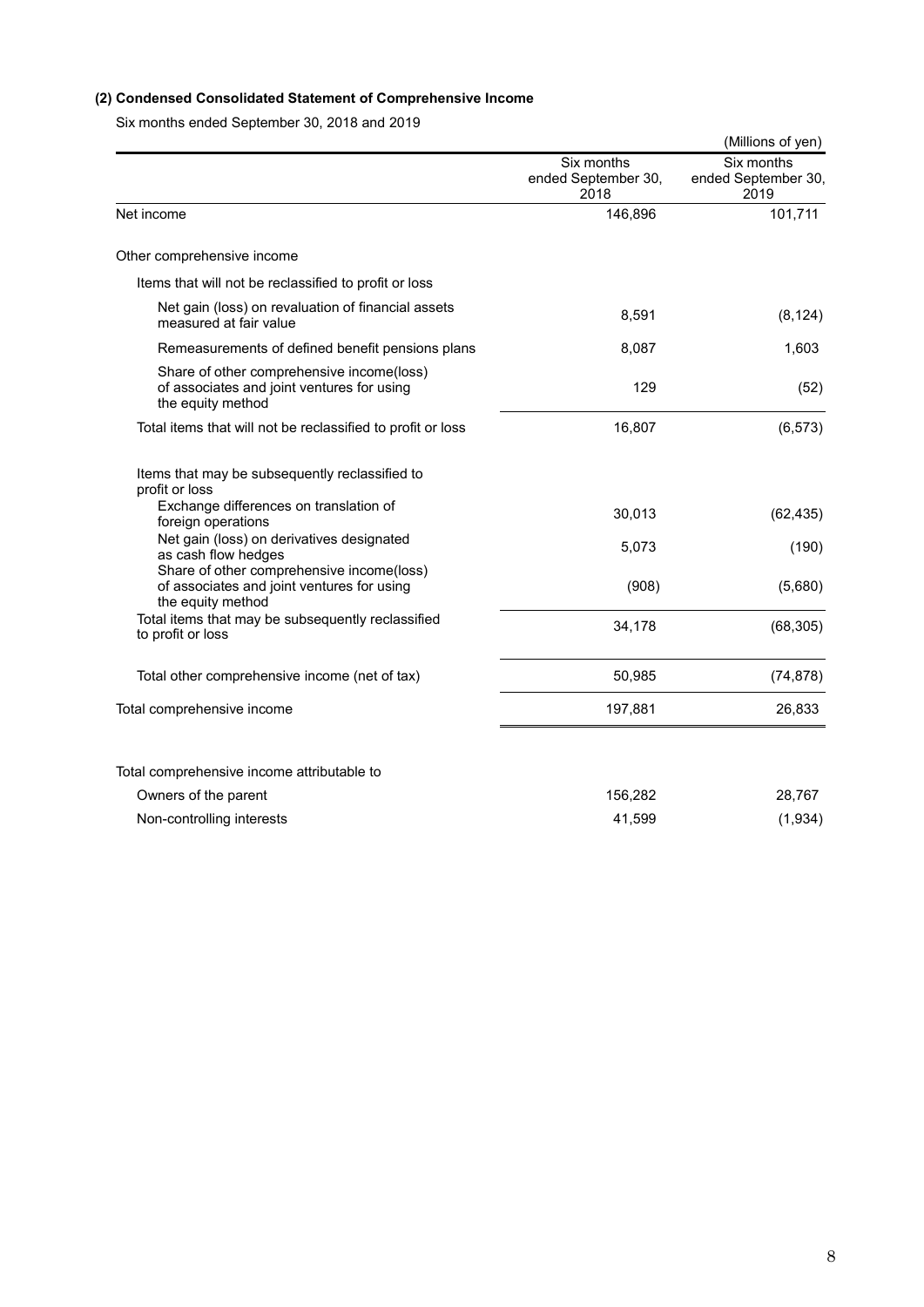# **(3) Condensed Consolidated Statement of Financial Position**

|                                                   |                | (Millions of yen)  |
|---------------------------------------------------|----------------|--------------------|
|                                                   | March 31, 2019 | September 30, 2019 |
| Assets                                            |                |                    |
| <b>Current assets</b>                             |                |                    |
| Cash and cash equivalents                         | 321,541        | 234,210            |
| Trade receivables                                 | 855,107        | 735,677            |
| Inventories                                       | 623,049        | 607,884            |
| Other financial assets                            | 248,262        | 245,719            |
| Other current assets                              | 76,072         | 88,613             |
| Subtotal                                          | 2,124,031      | 1,912,103          |
| Assets held for sales                             | 17,810         | 22,488             |
| Total current assets                              | 2,141,841      | 1,934,591          |
| Non-current assets                                |                |                    |
| Property, plant and equipment                     | 1,683,354      | 1,714,145          |
| Goodwill                                          | 648,806        | 629,049            |
| Intangible assets                                 | 568,787        | 537,390            |
| Investments accounted for using the equity method | 183,067        | 171,878            |
| Other financial assets                            | 228,571        | 247,034            |
| Other non-current assets                          | 33,573         | 33,875             |
| Deferred tax assets                               | 84,509         | 70,829             |
| Total non-current assets                          | 3,430,667      | 3,404,200          |
| <b>Total assets</b>                               | 5,572,508      | 5,338,791          |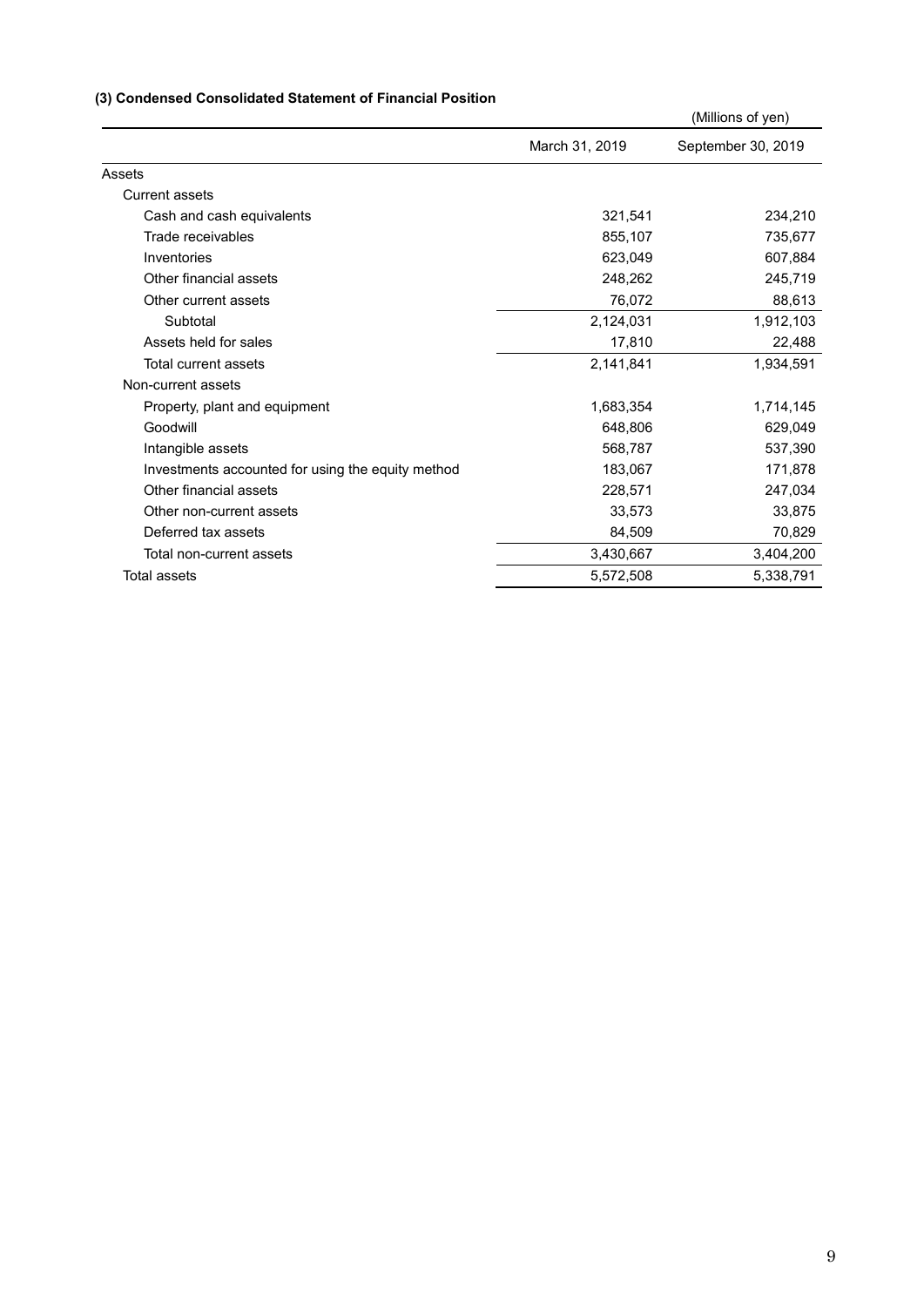|                                                            |                | (Millions of yen)  |
|------------------------------------------------------------|----------------|--------------------|
|                                                            | March 31, 2019 | September 30, 2019 |
| Liabilities                                                |                |                    |
| <b>Current liabilities</b>                                 |                |                    |
| Trade payables                                             | 492,404        | 420,581            |
| Bonds and borrowings                                       | 1,108,643      | 946,646            |
| Income tax payable                                         | 31,768         | 24,734             |
| Other financial liabilities                                | 222,377        | 221,307            |
| Provisions                                                 | 8,296          | 8,029              |
| Other current liabilities                                  | 138,089        | 127,172            |
| Subtotal                                                   | 2,001,577      | 1,748,469          |
| Liabilities directly associated with assets held for sales | 11,723         | 10,512             |
| <b>Total current liabilities</b>                           | 2,013,300      | 1,758,981          |
| Non-current liabilities                                    |                |                    |
| Bonds and borrowings                                       | 1,138,108      | 1,117,136          |
| Other financial liabilities                                | 26,755         | 90,045             |
| <b>Retirement benefit liabilities</b>                      | 120,816        | 112,689            |
| Provisions                                                 | 28,294         | 22,725             |
| Other non-current liabilities                              | 41,971         | 55,627             |
| Deferred tax liabilities                                   | 177,410        | 167,530            |
| Total non-current liabilities                              | 1,533,354      | 1,565,752          |
| <b>Total liabilities</b>                                   | 3,546,654      | 3,324,733          |
| Equity                                                     |                |                    |
| Common stock                                               | 50,000         | 50,000             |
| Additional paid-in capital                                 | 321,477        | 322,814            |
| Treasury stock                                             | (63, 560)      | (63, 497)          |
| Retained earnings                                          | 1,073,873      | 1,128,672          |
| Other components of equity                                 | (3,843)        | (57, 922)          |
| Equity attributable to owners of the parent                | 1,377,947      | 1,380,067          |
| Non-controlling interests                                  | 647,907        | 633,991            |
| Total equity                                               | 2,025,854      | 2,014,058          |
| Total liabilities and equity                               | 5,572,508      | 5,338,791          |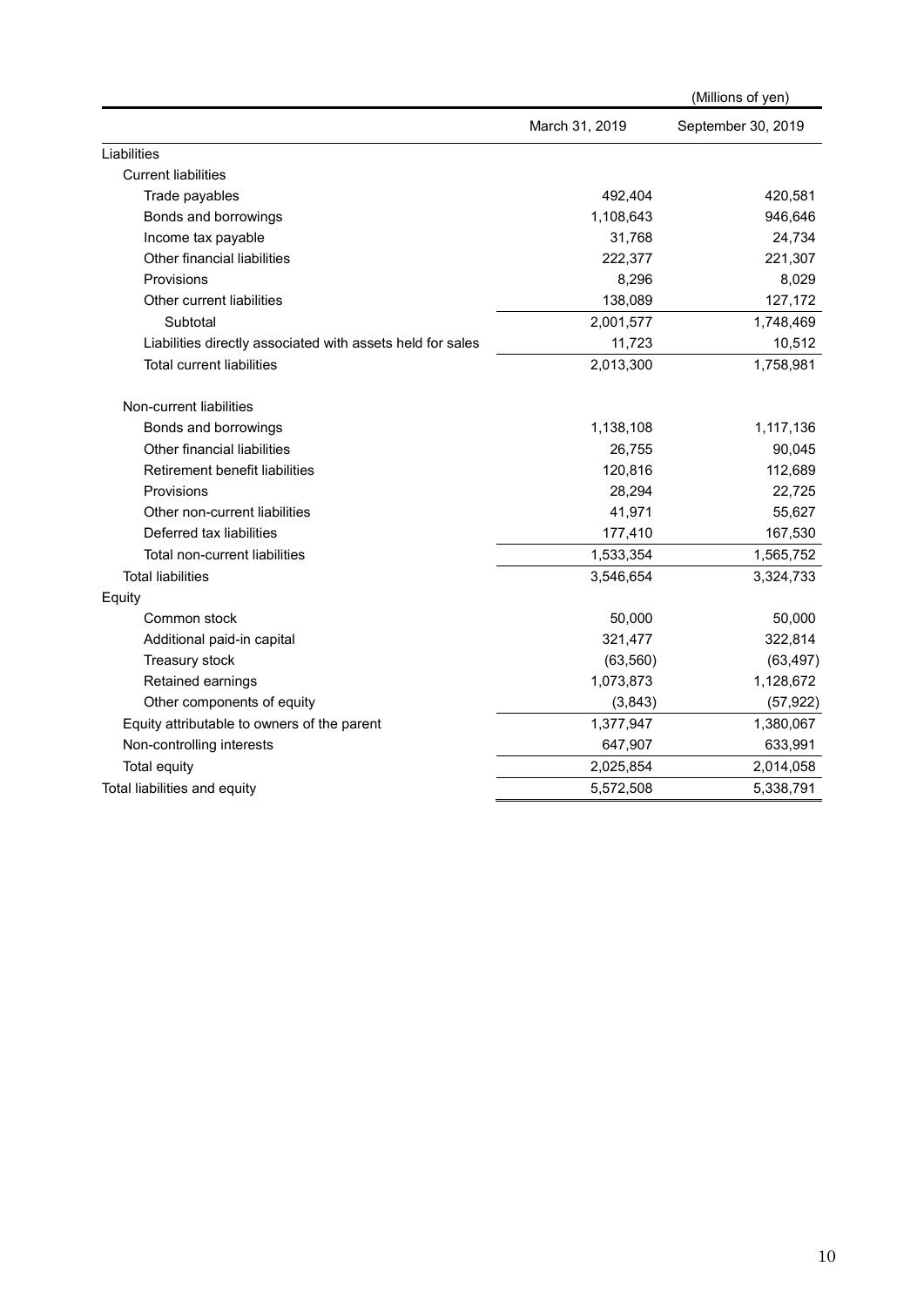# **(4) Condensed Consolidated Statement of Changes in Equity**

Six months ended September 30, 2018

|                                                                  |                 |                                  |                   | (Millions of yen)    |
|------------------------------------------------------------------|-----------------|----------------------------------|-------------------|----------------------|
|                                                                  | Common<br>stock | Additional<br>paid-in<br>capital | Treasury<br>stock | Retained<br>earnings |
| Balance at April 1, 2018                                         | 50,000          | 321,111                          | (43, 569)         | 956,946              |
| Cumulative effects of changes<br>in accounting policies          |                 |                                  |                   | (85)                 |
| Restated balance at April 1, 2018                                | 50,000          | 321,111                          | (43, 569)         | 956,861              |
| Net income                                                       |                 |                                  |                   | 120,213              |
| Other comprehensive income                                       |                 |                                  |                   |                      |
| Total comprehensive income                                       |                 |                                  |                   | 120,213              |
| Purchase of treasury stock                                       |                 |                                  | (20, 016)         |                      |
| Disposal of treasury stock                                       |                 | (23)                             | 24                |                      |
| Cash dividends                                                   |                 |                                  |                   | (24, 470)            |
| Share-based payment transactions                                 |                 | 483                              |                   |                      |
| Share-based payment transactions<br>of subsidiaries              |                 |                                  |                   |                      |
| Changes in interests in subsidiaries                             |                 | 34                               |                   |                      |
| Changes in scope of consolidation                                |                 |                                  |                   |                      |
| Transfer from other components<br>of equity to retained earnings |                 |                                  |                   | 9,558                |
| Total transactions with owners                                   |                 | 494                              | (19,992)          | (14, 912)            |
| Balance at September 30, 2018                                    | 50,000          | 321,605                          | (63, 561)         | 1,062,162            |

|                                                                                         | Other components of equity                                                                  |                                                                            |                                                              |                                                                              |          |                                                      |                                  |                   |
|-----------------------------------------------------------------------------------------|---------------------------------------------------------------------------------------------|----------------------------------------------------------------------------|--------------------------------------------------------------|------------------------------------------------------------------------------|----------|------------------------------------------------------|----------------------------------|-------------------|
|                                                                                         | Net gain<br>(loss) on<br>revaluation<br>of financial<br>assets<br>measured<br>at fair value | Remeasure- Exchange<br>ments of<br>defined<br>benefit<br>pensions<br>plans | differences<br>on<br>translation<br>of foreign<br>operations | Net gain<br>(loss) on<br>derivatives<br>designated<br>as cash flow<br>hedges | Total    | Equity<br>attributable<br>to owners of<br>the parent | Non-<br>controlling<br>interests | Total<br>equity   |
| Balance at April 1, 2018                                                                | 51,544                                                                                      |                                                                            | (50, 455)                                                    | 173                                                                          | 1,262    | 1,285,750                                            | 633,740                          | 1,919,490         |
| Cumulative effects of changes<br>in accounting policies                                 |                                                                                             |                                                                            |                                                              |                                                                              |          | (85)                                                 | (61)                             | (146)             |
| Restated balance at April 1, 2018                                                       | 51,544                                                                                      |                                                                            | (50, 455)                                                    | 173                                                                          | 1,262    | 1,285,665                                            | 633,679                          | 1,919,344         |
| Net income<br>Other comprehensive income                                                | 5,800                                                                                       | 7,385                                                                      | 20,317                                                       | 2,567                                                                        | 36,069   | 120,213<br>36,069                                    | 26.683<br>14,916                 | 146,896<br>50,985 |
| Total comprehensive income                                                              | 5,800                                                                                       | 7,385                                                                      | 20,317                                                       | 2,567                                                                        | 36,069   | 156,282                                              | 41,599                           | 197,881           |
| Purchase of treasury stock                                                              |                                                                                             |                                                                            |                                                              |                                                                              |          | (20, 016)                                            |                                  | (20, 016)         |
| Disposal of treasury stock                                                              |                                                                                             |                                                                            |                                                              |                                                                              |          | 1                                                    |                                  | 1                 |
|                                                                                         |                                                                                             |                                                                            |                                                              |                                                                              |          |                                                      |                                  |                   |
| Cash dividends                                                                          |                                                                                             |                                                                            |                                                              |                                                                              |          | (24, 470)                                            | (16, 189)                        | (40, 659)         |
| Share-based payment transactions<br>Share-based payment transactions<br>of subsidiaries |                                                                                             |                                                                            |                                                              |                                                                              |          | 483                                                  | 16                               | 483<br>16         |
| Changes in interests in subsidiaries                                                    |                                                                                             |                                                                            |                                                              |                                                                              |          | 34                                                   | 2,273                            | 2,307             |
| Changes in scope of consolidation                                                       |                                                                                             |                                                                            |                                                              |                                                                              |          |                                                      | (86)                             | (86)              |
| Transfer from other components<br>of equity to retained earnings                        | (2, 173)                                                                                    | (7, 385)                                                                   |                                                              |                                                                              | (9,558)  |                                                      |                                  |                   |
| Total transactions with owners                                                          | (2, 173)                                                                                    | (7, 385)                                                                   |                                                              | —                                                                            | (9, 558) | (43,968)                                             | (13,986)                         | (57, 954)         |
| Balance at September 30, 2018                                                           | 55,171                                                                                      |                                                                            | (30, 138)                                                    | 2,740                                                                        | 27,773   | 1,397,979                                            |                                  | 661,292 2,059,271 |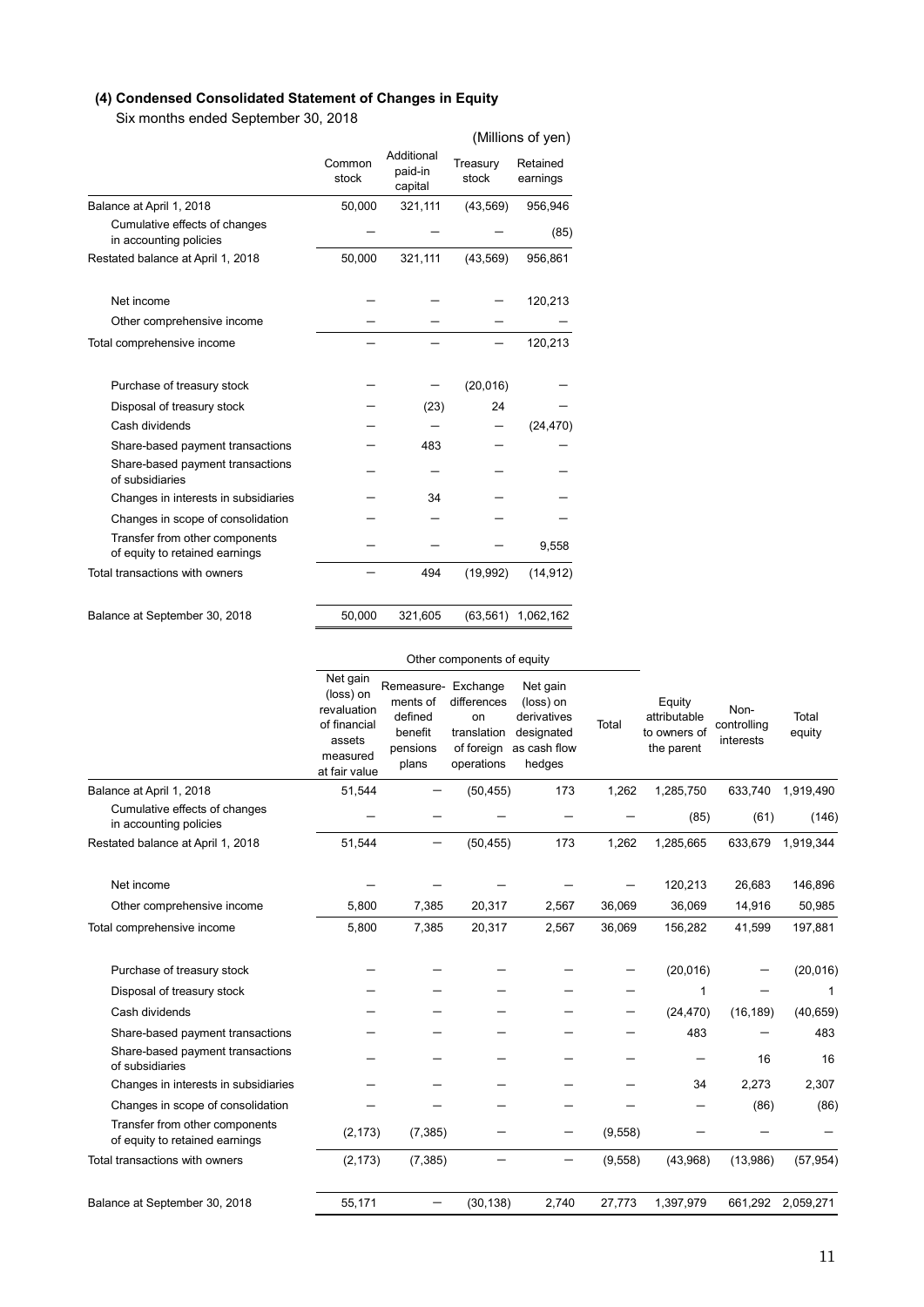# Six months ended September 30, 2019

|                                                                  |                 |                                  |                   | (Millions of yen)    |
|------------------------------------------------------------------|-----------------|----------------------------------|-------------------|----------------------|
|                                                                  | Common<br>stock | Additional<br>paid-in<br>capital | Treasury<br>stock | Retained<br>earnings |
| Balance at April 1, 2019                                         | 50,000          | 321,477                          | (63, 560)         | 1,073,873            |
| Net income                                                       |                 |                                  |                   | 81,318               |
| Other comprehensive income                                       |                 |                                  |                   |                      |
| Total comprehensive income                                       |                 |                                  |                   | 81,318               |
| Purchase of treasury stock                                       |                 |                                  | (11)              |                      |
| Disposal of treasury stock                                       |                 | (74)                             | 74                |                      |
| Cash dividends                                                   |                 |                                  |                   | (28, 398)            |
| Share-based payment transactions                                 |                 | 182                              |                   |                      |
| Share-based payment transactions<br>of subsidiaries              |                 |                                  |                   |                      |
| Changes in interests in subsidiaries                             |                 | (973)                            |                   |                      |
| Business combinations or business<br>divestitures                |                 | 2,202                            |                   |                      |
| Changes in scope of consolidation                                |                 |                                  |                   | 351                  |
| Transfer from other components<br>of equity to retained earnings |                 |                                  |                   | 1,528                |
| Total transactions with owners                                   |                 | 1,337                            | 63                | (26, 519)            |
| Balance at September 30, 2019                                    | 50,000          | 322,814                          |                   | (63,497) 1,128,672   |

#### Other components of equity

|                                                                  | Net gain<br>(loss) on<br>revaluation<br>of financial<br>assets<br>measured<br>at fair value | Remeasure- Exchange<br>ments of<br>defined<br>benefit<br>pensions<br>plans | differences<br>on<br>translation<br>of foreign<br>operations | Net gain<br>(loss) on<br>derivatives<br>designated<br>as cash flow<br>hedges | Total     | Equity<br>attributable<br>to owners of<br>the parent | Non-<br>controlling<br>interests | Total<br>equity |
|------------------------------------------------------------------|---------------------------------------------------------------------------------------------|----------------------------------------------------------------------------|--------------------------------------------------------------|------------------------------------------------------------------------------|-----------|------------------------------------------------------|----------------------------------|-----------------|
| Balance at April 1, 2019                                         | 51,500                                                                                      |                                                                            | (55, 530)                                                    | 187                                                                          | (3, 843)  | 1,377,947                                            | 647,907                          | 2,025,854       |
| Net income                                                       |                                                                                             |                                                                            |                                                              |                                                                              |           | 81,318                                               | 20,393                           | 101,711         |
| Other comprehensive income                                       | (6, 110)                                                                                    | 1,109                                                                      | (47, 357)                                                    | (193)                                                                        | (52, 551) | (52, 551)                                            | (22, 327)                        | (74, 878)       |
| Total comprehensive income                                       | (6, 110)                                                                                    | 1,109                                                                      | (47, 357)                                                    | (193)                                                                        | (52, 551) | 28,767                                               | (1,934)                          | 26,833          |
| Purchase of treasury stock                                       |                                                                                             |                                                                            |                                                              |                                                                              |           | (11)                                                 |                                  | (11)            |
| Disposal of treasury stock                                       |                                                                                             |                                                                            |                                                              |                                                                              |           |                                                      |                                  |                 |
| Cash dividends                                                   |                                                                                             |                                                                            |                                                              |                                                                              |           | (28, 398)                                            | (15, 499)                        | (43, 897)       |
| Share-based payment transactions                                 |                                                                                             |                                                                            |                                                              |                                                                              |           | 182                                                  |                                  | 182             |
| Share-based payment transactions<br>of subsidiaries              |                                                                                             |                                                                            |                                                              |                                                                              |           |                                                      | (17)                             | (17)            |
| Changes in interests in subsidiaries                             |                                                                                             |                                                                            |                                                              |                                                                              |           | (973)                                                | (363)                            | (1, 336)        |
| Business combinations or business<br>divestitures                |                                                                                             |                                                                            |                                                              |                                                                              |           | 2,202                                                | 3,361                            | 5,563           |
| Changes in scope of consolidation                                |                                                                                             |                                                                            |                                                              |                                                                              |           | 351                                                  | 536                              | 887             |
| Transfer from other components<br>of equity to retained earnings | (419)                                                                                       | (1, 109)                                                                   |                                                              |                                                                              | (1,528)   |                                                      |                                  |                 |
| Total transactions with owners                                   | (419)                                                                                       | (1, 109)                                                                   |                                                              | —                                                                            | (1,528)   | (26, 647)                                            | (11, 982)                        | (38, 629)       |
| Balance at September 30, 2019                                    | 44,971                                                                                      |                                                                            | (102, 887)                                                   | (6)                                                                          | (57, 922) | 1,380,067                                            | 633,991                          | 2,014,058       |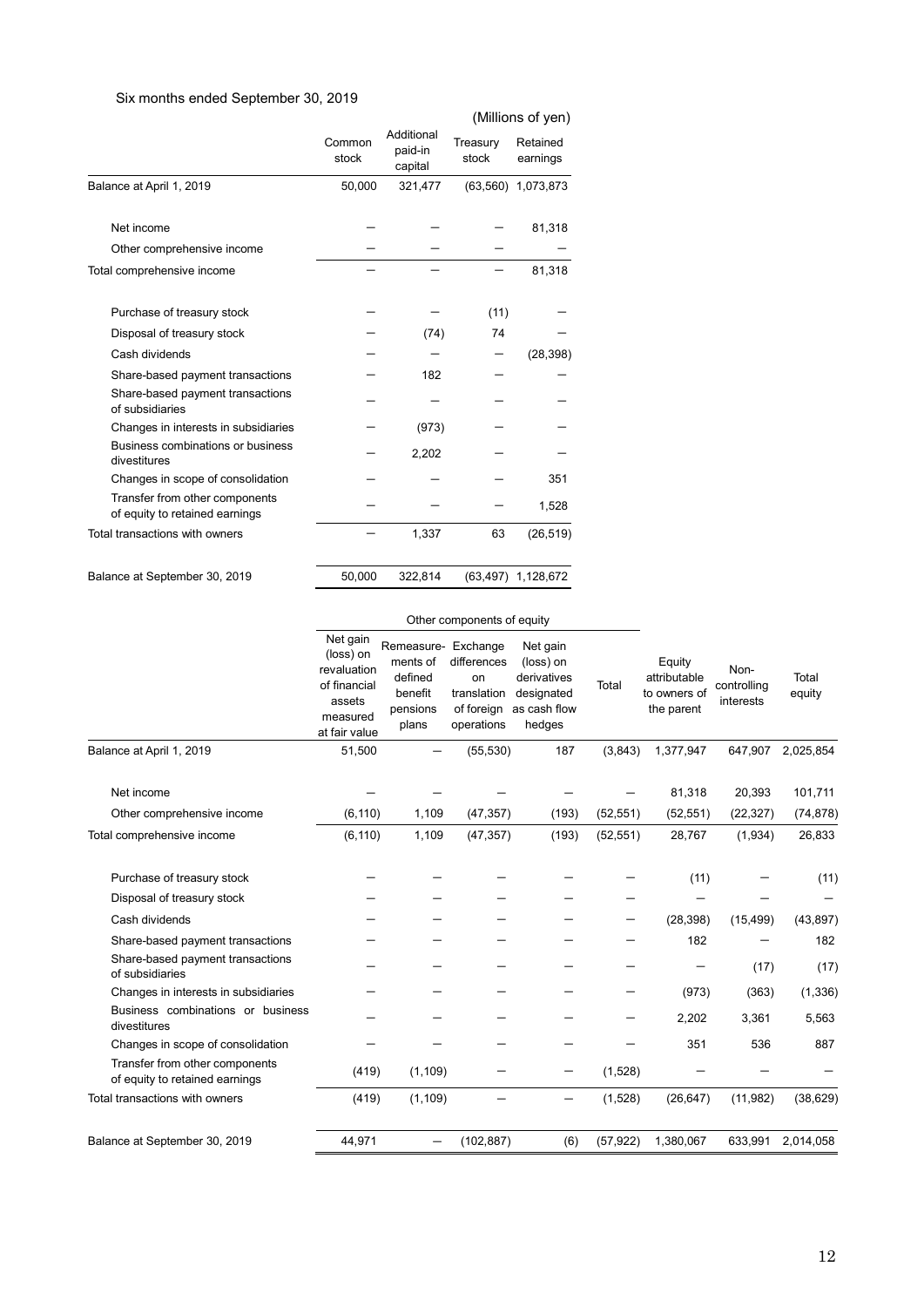# **(5) Condensed Consolidated Statement of Cash Flow**

Six months ended September 30, 2018 and 2019

|                                                                          |                                           | (Millions of yen)                         |
|--------------------------------------------------------------------------|-------------------------------------------|-------------------------------------------|
|                                                                          | Six months<br>ended September 30,<br>2018 | Six months<br>ended September 30,<br>2019 |
| Cash flows from operating activities                                     |                                           |                                           |
| Income before taxes                                                      | 183,017                                   | 122,428                                   |
| Income before taxes from discontinued operations                         | 1,066                                     | 25,585                                    |
| Depreciation and amortization                                            | 93,362                                    | 119,052                                   |
| Share of profit of associates and joint ventures                         | (17,078)                                  | (8,098)                                   |
| Gain on share exchanges                                                  |                                           | (23, 922)                                 |
| Interest and dividend income                                             | (5,767)                                   | (4, 743)                                  |
| Interest expenses                                                        | 8,664                                     | 12,719                                    |
| (Increase) decrease in trade receivables                                 | 16,882                                    | 84,886                                    |
| (Increase) decrease in inventories                                       | (21,083)                                  | 3,227                                     |
| Increase (decrease) in trade payables                                    | (3,261)                                   | (56, 496)                                 |
| Increase (decrease) in retirement benefit assets and<br>liabilities, net | (598)                                     | (591)                                     |
| Other                                                                    | (5,080)                                   | (10, 563)                                 |
| Subtotal                                                                 | 250,124                                   | 263,484                                   |
| Interest received                                                        | 2,487                                     | 2,075                                     |
| Dividends received                                                       | 20,337                                    | 21,545                                    |
| Interest paid                                                            | (9,013)                                   | (11, 557)                                 |
| Income tax (paid) received, net                                          | (42, 479)                                 | (24, 360)                                 |
| Net cash provided by (used in) operating activities                      | 221,456                                   | 251,187                                   |
| Cash flows from investing activities                                     |                                           |                                           |
| Purchase of property, plant and equipment                                | (101, 101)                                | (104, 929)                                |
| Proceeds from sales of property, plant and equipment                     | 3,967                                     | 5,261                                     |
| Purchase of intangible assets                                            | (1,288)                                   | (3,225)                                   |
| Purchase of other financial assets                                       | (148, 434)                                | (236, 912)                                |
| Proceeds from sales/redemption of other financial assets                 | 137,186                                   | 220,398                                   |
| Net cash outflow on acquisition of subsidiaries                          |                                           | (1, 429)                                  |
| Proceeds from sales of investments in subsidiaries                       | 83                                        | 2,836                                     |
| Payments for transfer of business                                        | (4, 459)                                  |                                           |
| Net (Increase) decrease of time deposits                                 | 95                                        | 217                                       |
| Other                                                                    | (864)                                     | 12,068                                    |
| Net cash provided by (used in) investing activities                      | (114, 815)                                | (105, 715)                                |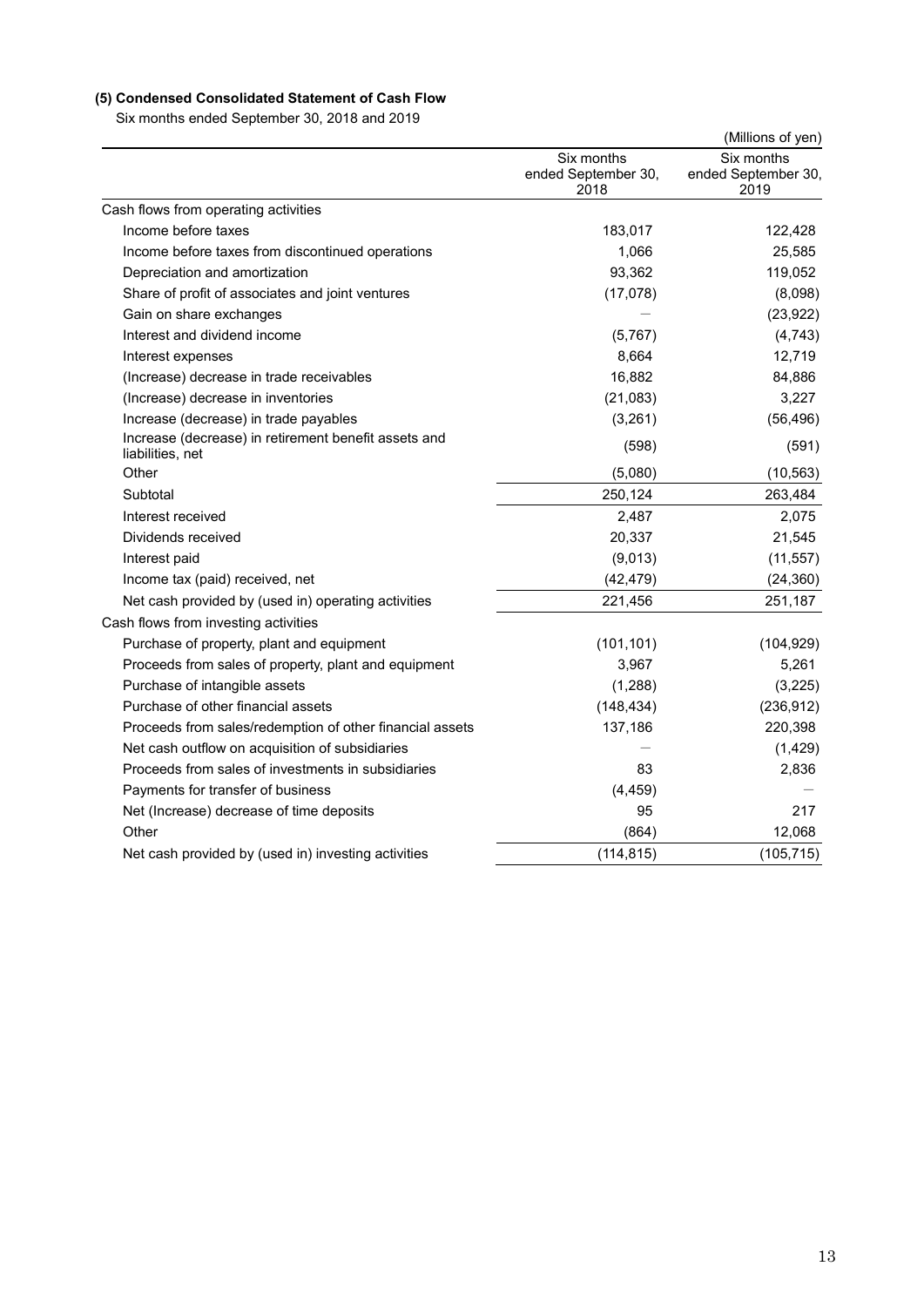|                                                                                                          |                                           | (Millions of yen)                         |
|----------------------------------------------------------------------------------------------------------|-------------------------------------------|-------------------------------------------|
|                                                                                                          | Six months<br>ended September 30,<br>2018 | Six months<br>ended September 30,<br>2019 |
| Cash flows from financing activities                                                                     |                                           |                                           |
| Net increase (decrease) in short-term borrowings                                                         | (23, 709)                                 | (107, 941)                                |
| Net increase (decrease) in commercial papers                                                             | (4,000)                                   | (45,000)                                  |
| Proceeds from long-term borrowings                                                                       | 40,514                                    | 57,127                                    |
| Repayment of long-term borrowings                                                                        | (36, 760)                                 | (43, 682)                                 |
| Proceeds from issuance of bonds                                                                          |                                           | 29,812                                    |
| Redemption of bonds                                                                                      | (40,000)                                  | (50,000)                                  |
| Repayment of lease liabilities                                                                           | (1,904)                                   | (16, 028)                                 |
| Net (increase) decrease in treasury stock                                                                | (20, 015)                                 | (11)                                      |
| Dividends paid to owners of the parent                                                                   | (24, 470)                                 | (28, 398)                                 |
| Dividends paid to non-controlling interests                                                              | (15, 937)                                 | (15, 512)                                 |
| Proceeds from stock issuance to non-controlling interests                                                | 2,451                                     | 3                                         |
| Other                                                                                                    | (619)                                     | (1, 367)                                  |
| Net cash provided by (used in) financing activities                                                      | (124, 449)                                | (220, 997)                                |
| Effect of exchange rate changes on cash and cash equivalents                                             | 3,425                                     | (11, 383)                                 |
| Net increase (decrease) in cash and cash equivalents                                                     | (14, 383)                                 | (86,908)                                  |
| Cash and cash equivalents at the beginning of the period                                                 | 277,624                                   | 321,541                                   |
| Net increase (decrease) in cash and cash equivalents<br>resulting from transfer to assets held for sales | (98)                                      | (1,029)                                   |
| Net increase (decrease) in cash and cash equivalents<br>resulting from change in scope of consolidation  | (35)                                      | 606                                       |
| Cash and cash equivalents at the end of the period                                                       | 263,108                                   | 234,210                                   |